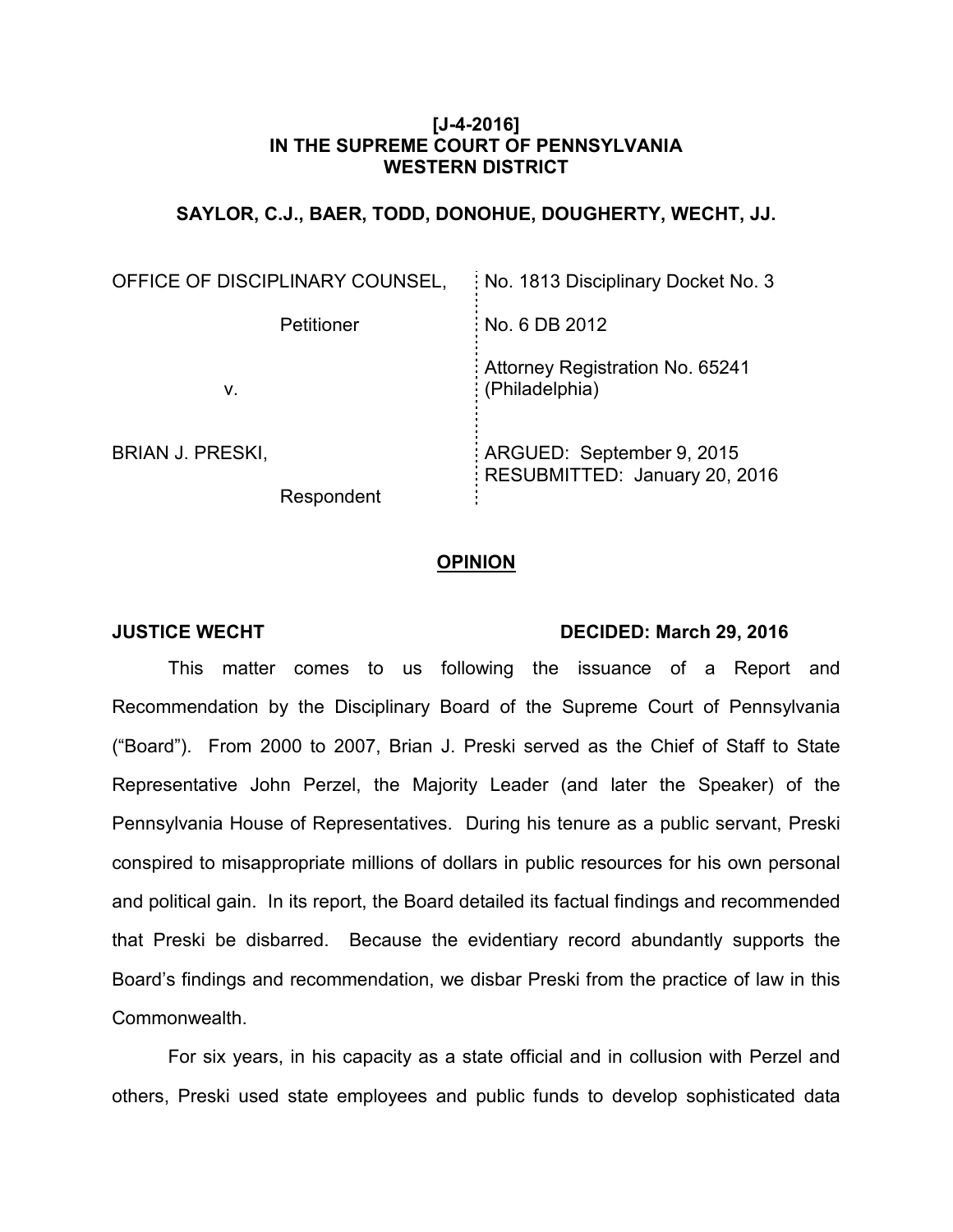collection and processing software for partisan political campaigns. That conspiracy, which the media dubbed "computergate," had three discrete components. First, Preski and his cohorts misused public employees and resources to advance campaign efforts. Second, they used taxpayer funds to purchase campaign-related software, data, and services from outside technology vendors. Third, Preski and Perzel formed two consulting companies in an effort to profit personally from those taxpayer-financed technologies.

The conspiracy began in November 2000 when Perzel very narrowly won his bid for re-election. The slight victory prompted Perzel to explore emerging technologies that could improve his future campaigns. After the election, Perzel and Preski commissioned state employees from the Republican Information and Technology Office ("RIT") to develop a "Blue Card" system, a massive electronic database of voter demographics and attitudes obtained from door-to-door interviews. The system would group voters with similar preferences and predict how a particular citizen would cast his or her vote, if at all. Armed with this information, Perzel's campaign could target its messaging to specific voters and could ensure that key constituencies got to the polls on Election Day. For Perzel, having such a system in place for the 2002 election became a top priority.

Preski and his co-conspirators held meetings regarding the development of Blue Card during the workday at the Capitol in Harrisburg. The RIT dedicated significant employee hours, resources, and equipment to the creation of the database, all at taxpayers' expense. Indeed, this work became so commonplace that the assignments largely went unquestioned by RIT staff. The RIT was able to create a somewhat rudimentary application that served as proof of the Blue Card concept.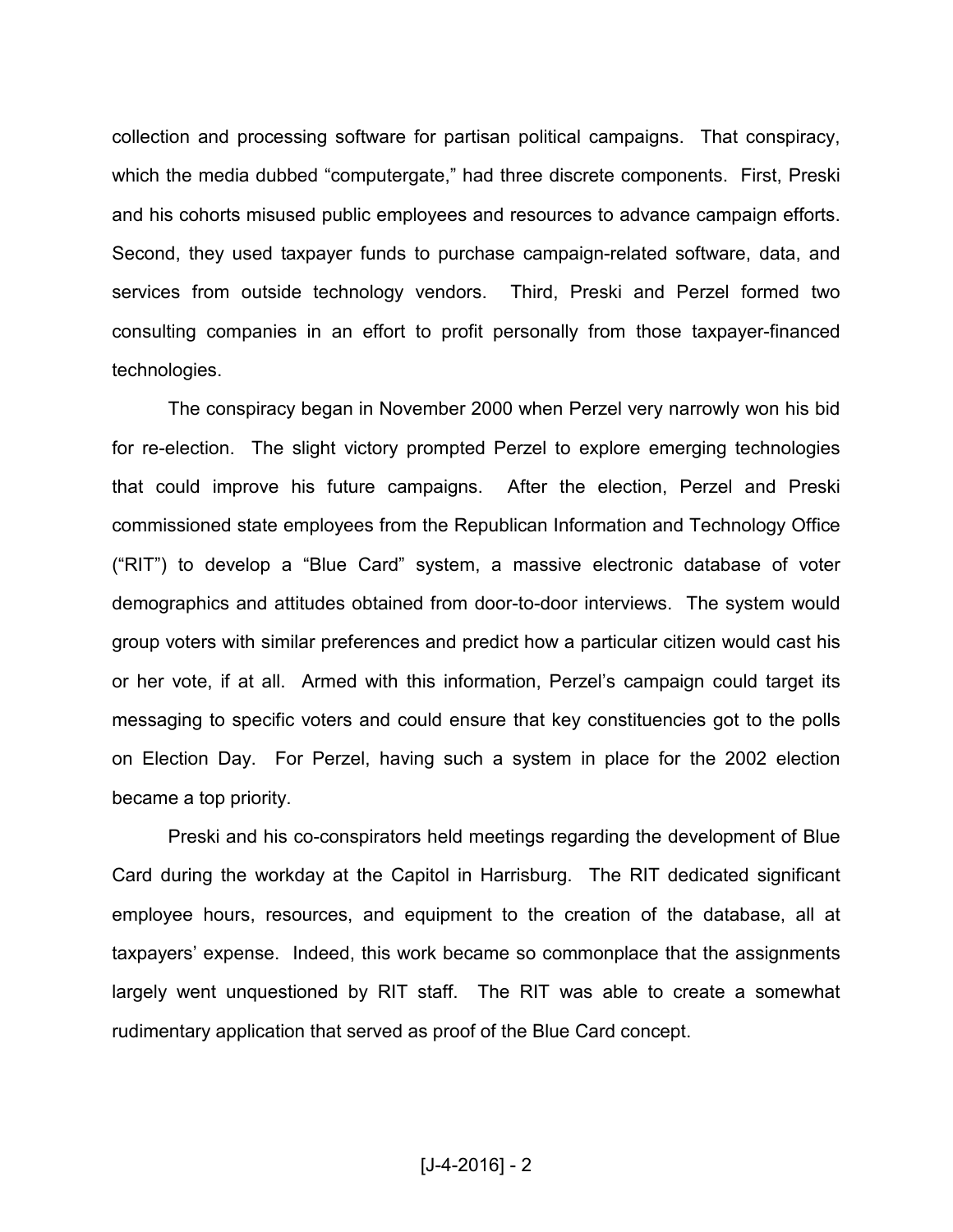In addition to squandering equipment and the time and efforts of public servants, Preski and his colleagues also paid outside technology vendors directly from the public till. When Perzel sought to improve Blue Card by developing a backend "enterprise database" to aggregate and store data from multiple sources, he put Preski and Bill Tomaselli, another House employee and trusted political operative, in charge of the project. On January 1, 2002, Preski signed a \$2,000,000 contract with GCR, Inc. ("GCR"), a Louisiana-based technology company, to develop the new database. Although that contract, by its terms, purported to be for legislative "reapportionment assistance," GCR's actual task was to create a system that would help Perzel and his colleagues win elections and retain their party's majority in the House. GCR exclusively received public funds in satisfaction of the January 1, 2002 contract.

After GCR completed the system, Preski signed subsequent high dollar contracts for GCR's ongoing services. For instance, GCR developed a campaign tool for the House Republican Caucus knows as The Edge in the months leading up to the 2002 election. That application, financed entirely by the Commonwealth's taxpayers, allowed users to generate a list of voters who fit certain criteria, and then predicted which of them would vote in the general election. Preski, who served as the manager of Perzel's 2002 re-election campaign, personally had access to The Edge. In October 2002, Preski forwarded a new GCR contract to the House Billing Clerk, and directed that GCR's monthly invoices, each in the amount of \$200,000, be paid with funds from the RIT's "computer budget."<sup>1</sup>

Although still a work-in-progress, Blue Card was operational during the 2002 election. Perzel won his bid for re-election, and he considered Blue Card to be a

All told, GCR received \$9,286,000 in public funds between 2001 and 2008.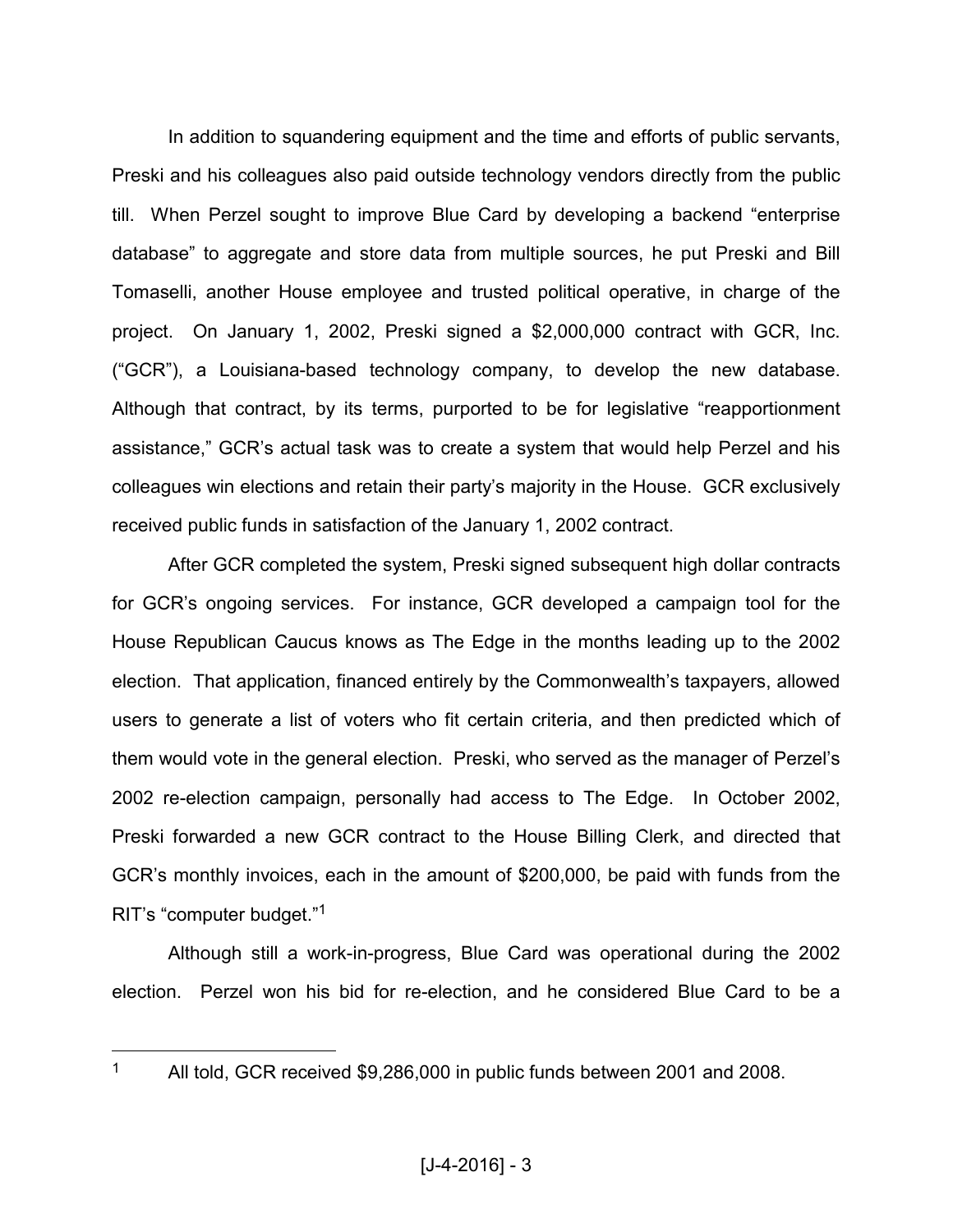success. Over the next several years, Preski oversaw a seemingly endless series of improvements to Blue Card along with the development of related software. For example, Perzel and Preski retained Aristotle International, Inc. ("Aristotle") to add new features and improvements to Blue Card. Preski and Perzel reviewed and approved every contract that the House Republican Caucus entered into with Aristotle. From 2003 to 2008, Aristotle received \$6,200,000 in public funds, most of which was for campaign-related services. In 2004, Preski also personally approved a \$50,000 payment to yet another vendor, Weiss Micromarketing Group ("Weiss"), which specializes in "segment data," *i.e.,* the classification of voters into "lifestyles" in order to better target direct mail, persuade undecided voters, and predict election results.

Perzel, Preski, and Tomaselli formed a political consulting company called Greystone in an effort to profit personally from the publicly funded technology and expertise that they had developed in conjunction with GCR. On the morning after the 2002 election, Tomaselli sent an email to Preski expressing his desire to continue working on Blue Card. Preski responded: "Consider it done. We need you to do it, Billy, because we proved [the] Greystone concept in multiple districts last night, and I'm sure you're aware it will make us millionaires." Disciplinary Hearing Transcript ("D.H.T."), 2/27/2014, at 218.

A few months later, Perzel sent Tomaselli to serve as the field coordinator for Sam Katz' Philadelphia mayoral campaign, where Tomaselli would review and approve consulting contracts for the campaign. GCR and Greystone submitted to the Katz campaign a joint proposal for campaign consulting services totaling \$2,208,846. When Tomaselli told the president of GCR that he did not want to approve the proposal, Preski met with Tomaselli and pressured him, albeit cryptically, to approve the bid, reminding him that "sometimes you got to do some things you don't want to do, ... friends are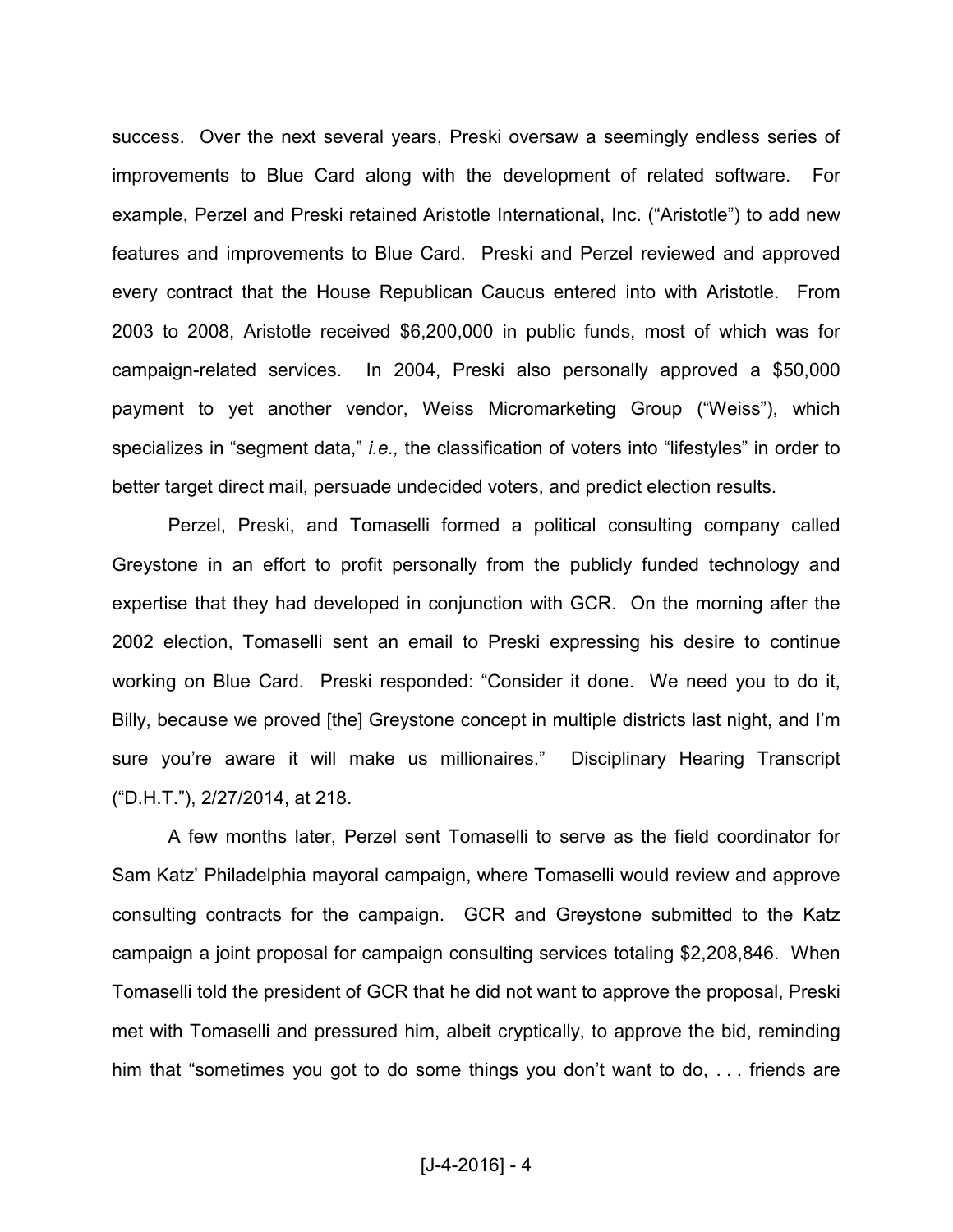friends." Report and Recommendations of the Disciplinary Board, 4/20/2015, at 11. GCR's president then called Tomaselli and told him that he had been given his "marching orders" and would need to approve the GCR/Greystone proposal. Tomaselli ignored this directive.<sup>2</sup>

In July 2010, following a grand jury investigation, the Pennsylvania Attorney General charged Preski with twelve counts each of theft by unlawful taking or disposition, theft of services, theft by deception, theft by failure to make required disposition of funds received, criminal conspiracy, and conflict of interest.<sup>3</sup> Preski proceeded to a jury trial, which commenced on September 28, 2011. On October 5, 2011, the fourth day of his trial, Preski pleaded guilty to three counts of conflict of interest, two counts of theft of services, and five counts of criminal conspiracy. The trial court sentenced Preski to twenty-four to forty-eight months' imprisonment and imposed a consecutive five-year term of probation, a \$37,500 fine, and \$1,000,000 in restitution.

Following Preski's guilty plea and sentencing, this Court entered an order placing Preski on temporary suspension pursuant to Pa.R.D.E. 214(f)(1), and referring the matter to the Board for further proceedings. A Hearing Committee assigned by the Board held disciplinary hearings on January 30, 2014, February 27, 2014, and March 13, 2014. At those hearings, the Office of Disciplinary Counsel ("ODC") entered into evidence Preski's indictment, the testimony from his criminal trial, and numerous news articles discussing Preski's conduct, trial, and conviction. Preski presented eight character witnesses, numerous character reference letters, his sentencing

<sup>2</sup> Perzel and Preski, without Tomaselli, later formed another political consulting company called SKP. With the exception of a single \$10,000 consulting fee from a local political campaign, SKP proved to be as fruitless as Greystone.

<sup>3</sup> 18 Pa.C.S. §§ 3921(a), 3926(a)(1), 3922(a)(1), 3927, 903, and 65 Pa.C.S. § 1103(a), respectively.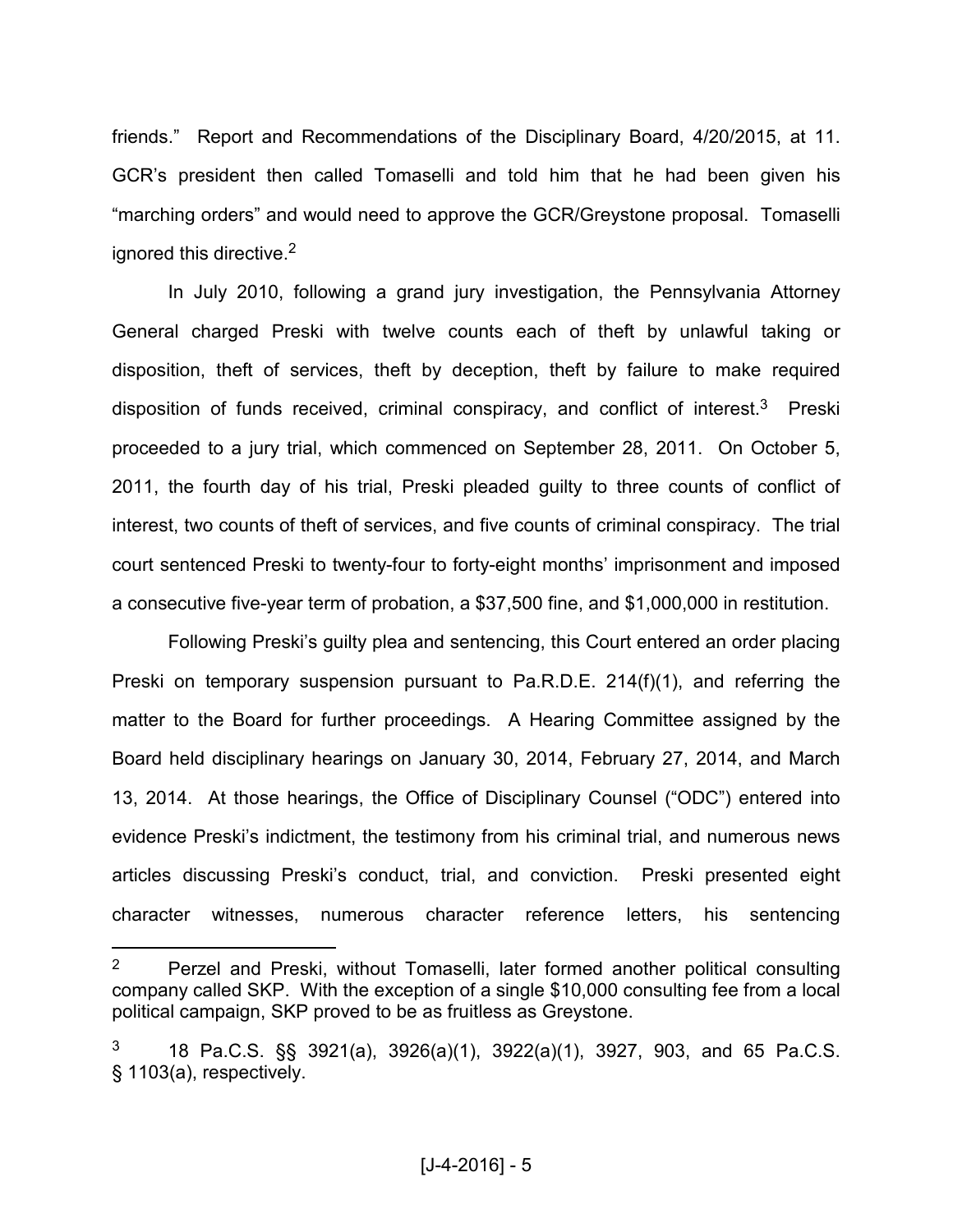memorandum, his resume, and his personal calendars from the years that his criminal activity occurred. Preski also testified on his own behalf.

The Hearing Committee concluded that Preski violated Rule of Professional Conduct 8.4(b), which states that it is professional misconduct for a lawyer to commit a criminal act that reflects adversely on the lawyer's honesty, trustworthiness, or fitness as a lawyer in other respects. The committee also concluded that Preski was subject to discipline pursuant to Pennsylvania Rule of Disciplinary Enforcement 203(b)(1), which provides that a criminal conviction shall be grounds for discipline.

The committee found nine aggravating factors and two mitigating factors in this case. The nine aggravating circumstances that the Hearing Committee noted were that Preski acted in concert with Perzel to plan, direct, and control a "corrupt swindle of the taxpayers"; Preski directed staff members under his supervision to participate in the conspiracy; Preski attempted to use the technology that he purchased with stolen taxpayer funds for his own personal pecuniary gain; Preski held a highly visible position of public trust; Preski failed to take full responsibility for his crimes; Preski's attempts to convince the Hearing Committee that Perzel forced and/or bullied him into committing the crimes were incredible; Preski brought disrepute upon the bar; Preski failed to withdraw from the conspiracy; and Preski did not take responsibility for the fact that he was a leader and instigator of the conspiracy. The two mitigating circumstances that the Hearing Committee considered were Preski's lack of disciplinary history and his significant contributions to the House of Representatives, and to the people of Pennsylvania, throughout his career.

Emphasizing the magnitude, duration, and cost of Preski's crimes, the Hearing Committee characterized this matter as "one of the most serious political corruption cases in our disciplinary jurisprudence," and recommended that Preski be disbarred.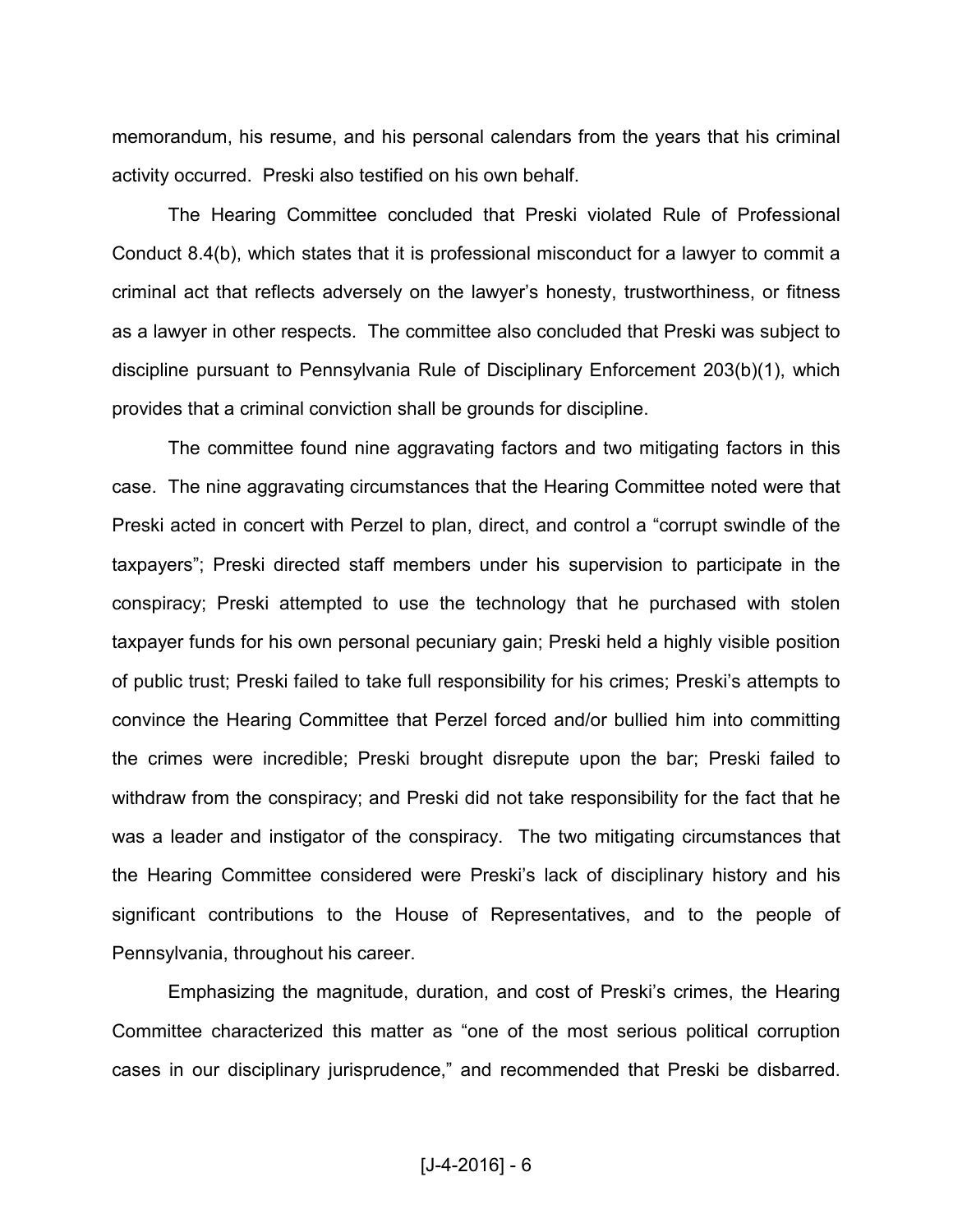Hearing Committee Report, 7/25/2014, at 34. Preski then filed a brief on exceptions and requested oral argument before the Board. Following argument, the Board recommended that Preski be disbarred, noting that the facts of this case were strikingly similar to those in ODC v. Foreman, 1543 DD 3 (Pa. 2014) (disbarring an attorney and former legislative aide who participated in a scheme to use public employees and funds for partisan political purposes).<sup>4</sup> Preski, believing that these circumstances do not warrant disbarment, filed a petition for review with this Court. This matter is now ripe for final disposition.

"In attorney discipline matters we exercise *de novo* review, and we are not bound by the findings and recommendations of the hearing committee or the Board, though we give them substantial deference." ODC v. Chung, 695 A.2d 405, 407 (Pa. 1997). The ODC bears the burden of establishing attorney misconduct by a preponderance of the evidence. ODC v. Cappuccio, 48 A.3d 1231, 1236 (Pa. 2012). Because discipline is imposed on a case-by-case basis, we must consider the totality of facts presented, including any aggravating or mitigating factors. Id. at 1238. Despite the fact-intensive nature of this endeavor, we strive for consistency so that similar misconduct "is not punished in radically different ways." ODC v. Lucarini, 472 A.2d 186, 190 (Pa. 1983).

It is well established that a criminal conviction itself is a basis for discipline. See Pa.R.D.E. 203(b)(1) (grounds for discipline); ODC v. Costigan, 584 A.2d 296, 300 (Pa. 1990). Thus, the issue in this case is not whether discipline is warranted, but whether we should impose disbarment, a sanction that is reserved for only the most egregious ethical violations, as the Board recommends. ODC v. Jackson, 637 A.2d 615, 619 (Pa.

<sup>4</sup> See also ODC v. Foreman, No. 164 DB 2009 (D. Bd. Rpt. May 19, 2014), available at http://www.pacourts.us/assets/opinions/DisciplinaryBoard/out/164DB2009- Foreman.pdf.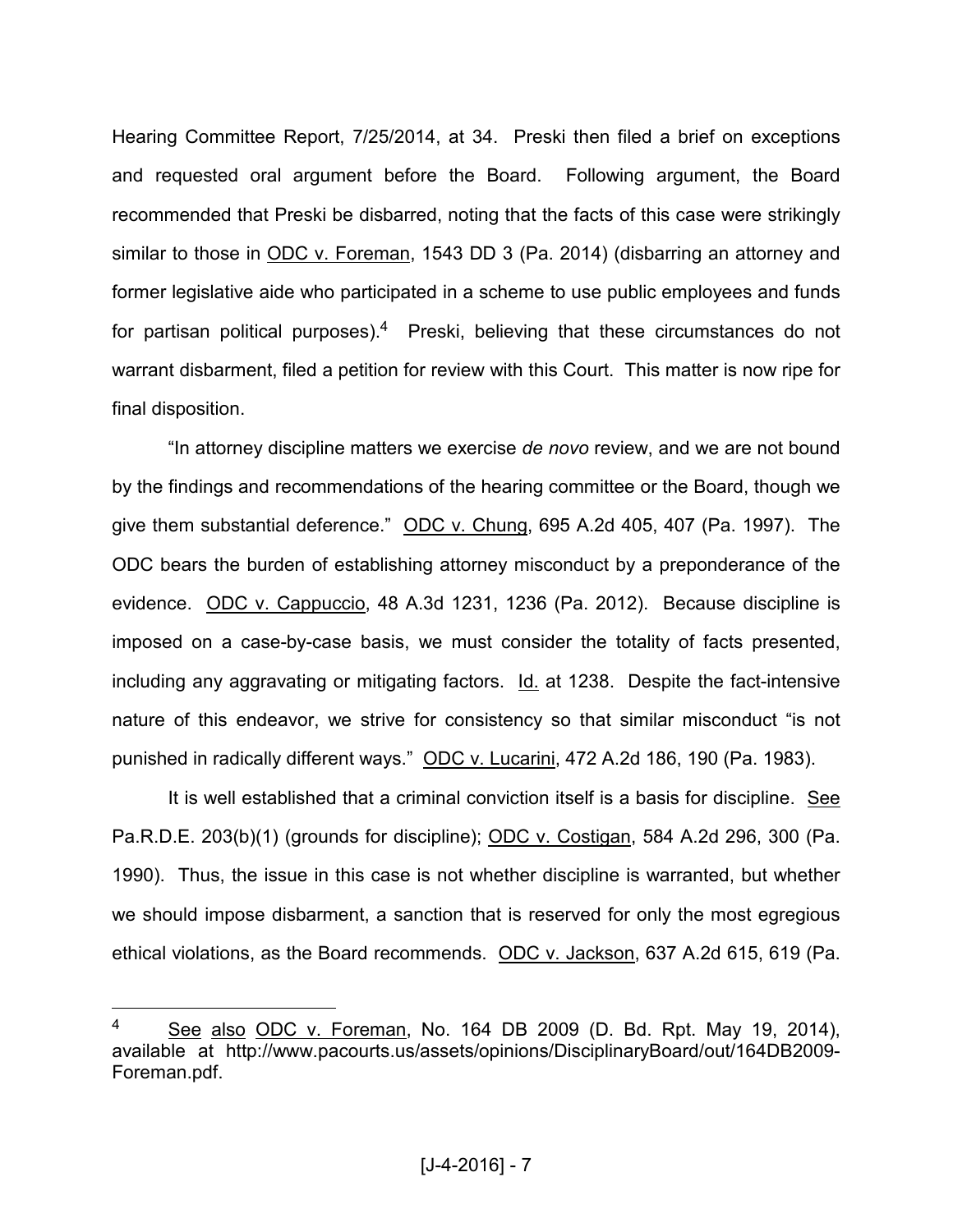1994). In determining the appropriate measure of discipline, we remain cognizant that disciplinary sanctions are not designed for their punitive effects, but rather are intended to protect the public from unfit attorneys and to maintain the integrity of the legal system. ODC v. Christie, 639 A.2d 782, 785 (Pa. 1994).

We agree with the ODC that the pertinent facts of this case are nearly identical to those in Foreman, where we ordered disbarment rather than imposing a five-year suspension. In that case, Foreman was the Chief of Staff to the Minority Whip of the House Democratic Caucus. Foreman supervised numerous public employees and had the power to allocate public funds, employees, and resources. Foreman's scheme, which the media labeled "bonusgate," involved the use of Commonwealth resources for partisan political purposes. Much like Preski, Foreman "was a central participant in a concerted pattern of illegal conduct in which taxpayer dollars, equipment and other resources were misdirected to campaign efforts." Foreman, No. 164 DB 2009 at 10.

The Board in Foreman found six mitigating factors. Notwithstanding Foreman's central role in the bonusgate conspiracy, he assisted the Commonwealth in its investigation and prosecution. After pleading guilty to multiple felonies, Foreman testified against his former colleagues. Foreman also expressed sincere remorse for his crimes, took full responsibility for his actions, had no prior record of discipline, devoted significant time to volunteer activities, and presented evidence of his good character. Nevertheless, the Board recommended that Foreman be disbarred, concluding that this mitigating evidence could not overcome Foreman's fundamentally dishonest conduct, which illustrated a lack of integrity. We accepted the Board's recommendation and entered an order disbarring Foreman.

Instantly, the Board was guided by our order in Foreman, noting that the cases factually are similar, but that the mitigating evidence presented in Foreman was far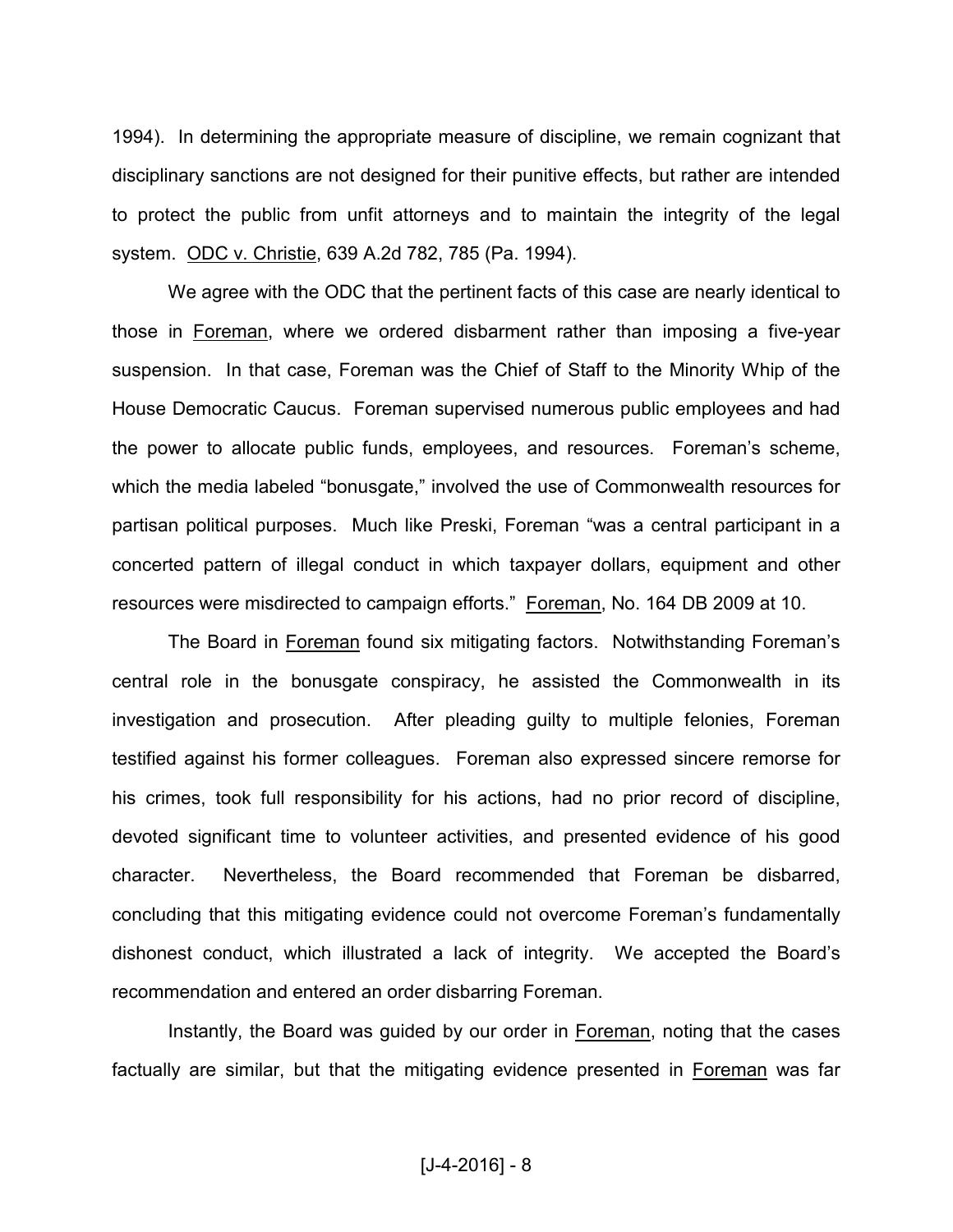more compelling than the mitigating circumstances present in this case. The Board also considered the fact that, unlike Foreman, Preski failed to take full responsibility for his criminal conduct. According to the Board, Preski attempted to minimize his substantial role in the computergate conspiracy by suggesting that he was merely an inattentive supervisor. Specifically, Preski testified throughout the hearing that he was "willfully blind" and "not the watchdog [he] should have been." D.H.T., 2/27/2014, 50, 85. He also testified that he "turned a blind eye" and "didn't do anything to stop" his staff from misusing public resources. Id. at 84, 85, 165. Citing this testimony, the Board concluded that Preski "has not accepted responsibility for his misconduct and has not demonstrated recognition of the gravity of his acts." Report and Recommendations of the Disciplinary Board at 29.

Preski argues that Foreman is inapposite because the evidentiary record does not support the Board's conclusion that Preski failed to accept responsibility for his convictions.<sup>5</sup> He directs us to portions of the disciplinary hearing transcript where he conceded that he was "part and parcel" of the computergate conspiracy and took responsibility for his misconduct. Id. at 145-146, 196. Notwithstanding these passing declarations, the hearing transcript reveals that Preski repeatedly understated the breadth of that misconduct. See, e.g., id. at 83-84 ("I failed to do my job, to follow up with what was going on [in the RIT], and the best that I can say is that I knew that the people down there were at times doing campaign work."); 85 (stating that he "turned a blind eye," "became willfully blind," and "did nothing to stop" the misuse of public

<sup>5</sup> Preski also argues that, unlike in Foreman, the Board capriciously discredited the testimony of his character witnesses. We need not discuss this contention at length because it is clear that the Board did no such thing. See Report and Recommendations of the Disciplinary Board at 30 ("Eight witnesses from [Preski's] professional and community life testified. Each witness was credible and truthful.").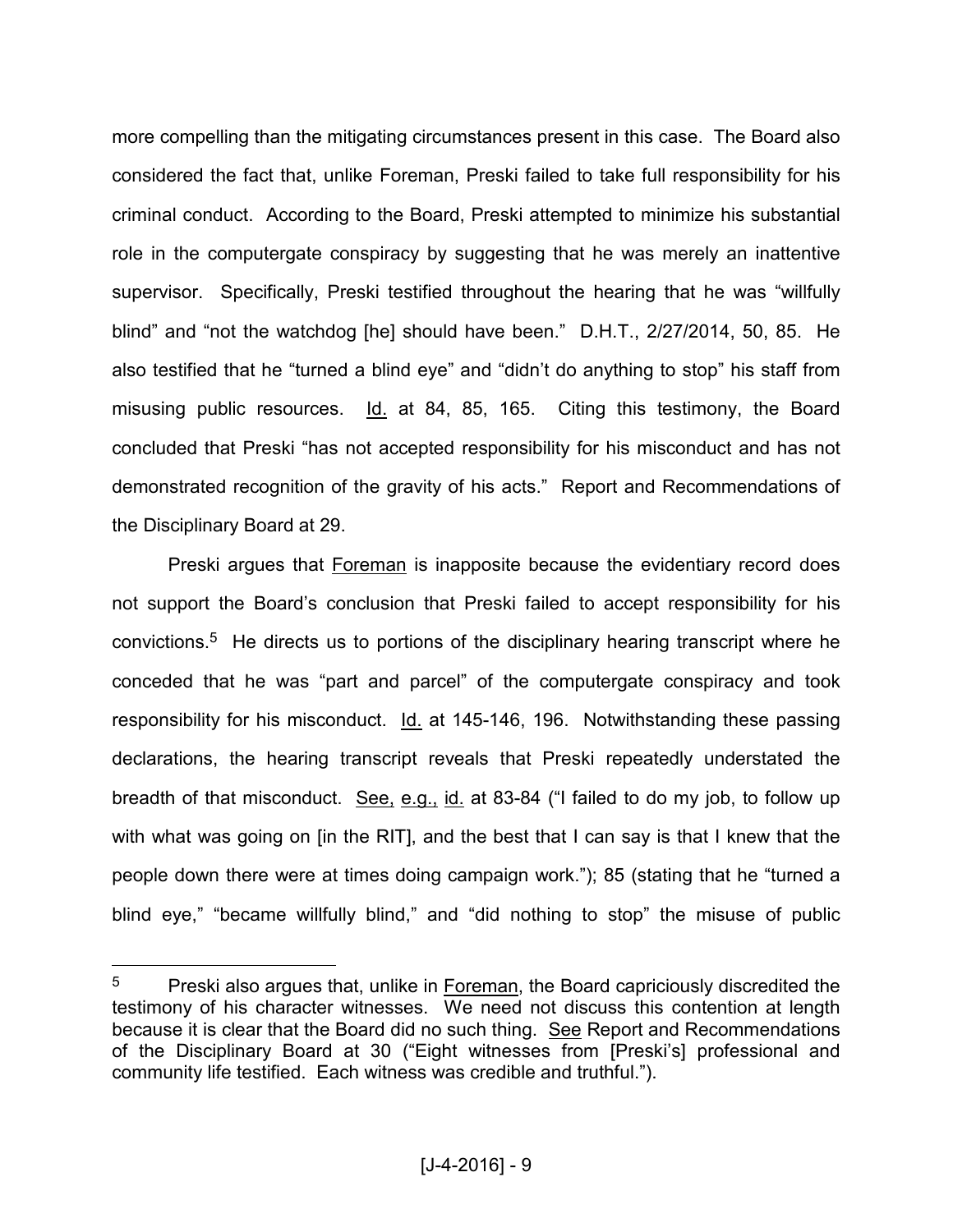resources); 87 ("I was given a great job as a supervisor of a lot of people, and I relied on them to do their jobs and to do it properly."); 89 ("I never checked to make sure that [Aristotle was] getting paid from the campaign to create those programs."); 91 ("It was my job to supervise Tomaselli as he went forward with the [Weiss] project. I failed.").

Preski also misrepresented his role in Greystone. He testified that Greystone was only a vehicle for his wife to serve as a paid campaign consultant, and characterized it as "her thing." Id. at 64. This was incorrect. In his criminal case, Preski pleaded guilty to, *inter alia*, "attempting to use [] public resources for specific personal pecuniary gain in setting up a corporation called Greystone and attempting to profit from public resources through that corporation." Guilty Plea Transcript, 10/5/2011, 10. Preski predicted that Greystone would make him and Tomaselli "millionaires." He also pressured Tomaselli, in his capacity as field coordinator for the Katz mayoral campaign, to approve a seven-figure proposal that included Greystone's services.

 Preski's attempt to distinguish this case from Foreman by challenging the Board's finding that he failed to accept responsibility for his convictions is unpersuasive. The record before us plainly illustrates Preski's lack of candor before the hearing committee. Moreover, even if Preski had accepted complete responsibility for his crimes, disbarment still would be warranted. See Foreman, *supra* (disbarring attorney despite his expression of "sincere remorse" and his acceptance of responsibility for his crimes).

Finally, Preski disputes the Board's determination that his misconduct caused disrepute to the bar. The Board noted that Preski's crimes "were widely reported throughout the Commonwealth" and that this publicity "was particularly damaging because it became an integral part of a media narrative that described pervasive corruption among politicians in the Pennsylvania Legislature." Report and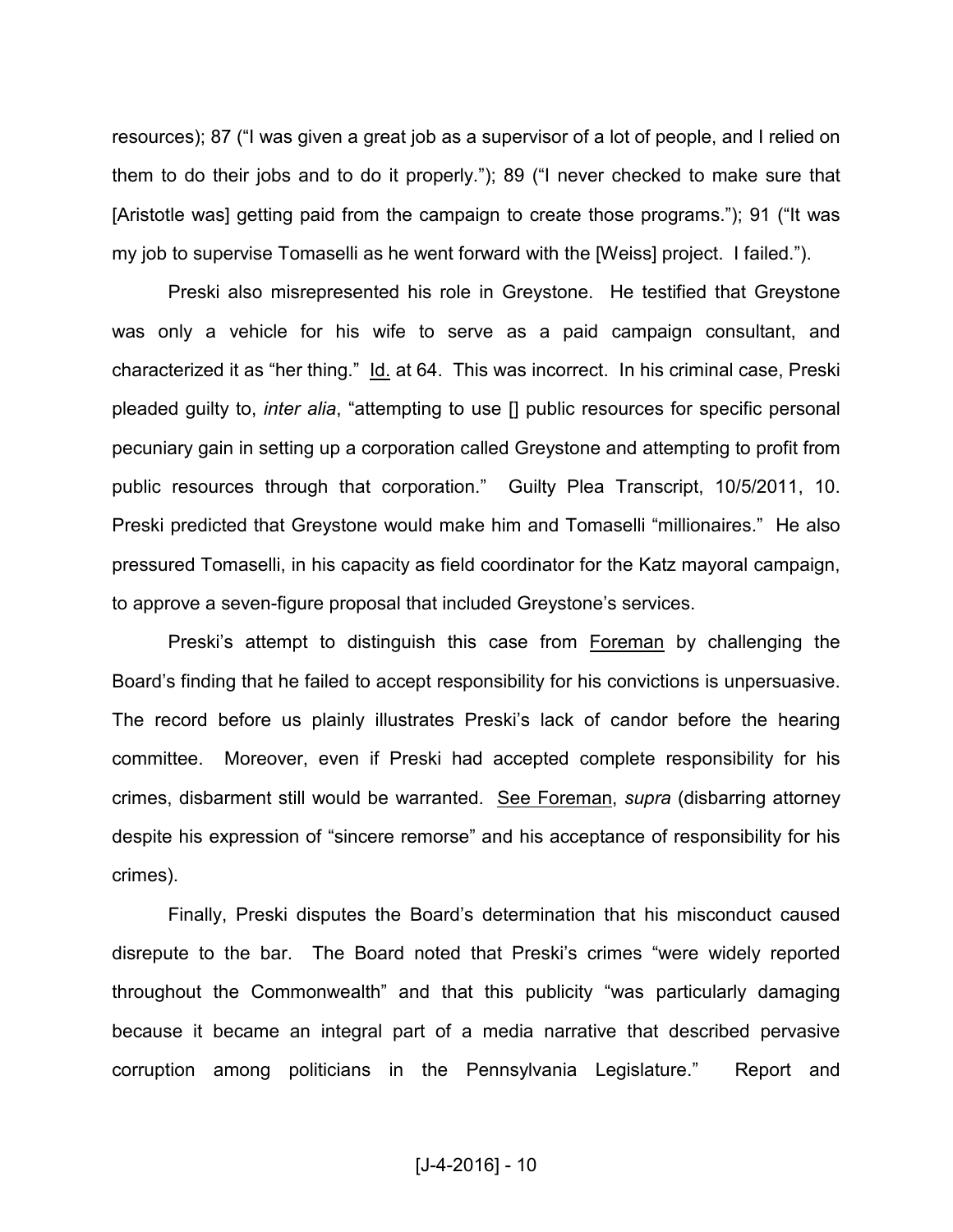Recommendations of the Disciplinary Board at 28. Preski emphasizes that none of the media reports that the Board relied upon (including some that explicitly identified Preski as a "Philadelphia lawyer") "purport[ed] to associate Preski's misconduct or his convictions with his status as a lawyer. To the contrary," Preski argues, "the articles consistently portray[ed] Preski as a secondary player whose involvement was based on his status as Perzel's top aid [e] or Chief of Staff." Brief for Preski at 36-37. In short, Preski evidently believes that only conduct associated with one's "status as a lawyer" is capable of tarnishing the reputation of the bar. This, too, is incorrect.

Preski was a highly visible figure in law and government. His status as a member of the bar was no secret. Before he was hired as Perzel's chief of staff, Preski was an Assistant District Attorney in Philadelphia. In the House of Representatives, Preski held a prominent position of public trust. He supervised over 900 state employees, including attorneys, research analysts, and support staff. He wielded significant control over an annual state budget of more than \$26 billion, and he routinely met with the Governor, with state and local elected officials, and with United States Senators. He served on several boards of directors and was the Vice Chair of this Court's Criminal Procedural Rules Committee. To suggest that his misconduct does not speak to the integrity of the profession is to defy logic and common sense.

Preski's fraud against the public at large is no less reprehensible than a practitioner's theft of client funds. If anything, the transgressions of a lawyer who is also a public servant are even more injurious to the reputation of the bar because they bring dishonor both to the profession and to our democratic institutions. Public trust is an indispensable prerequisite to the effective administration of government. When a public official violates that trust, he or she undermines the integrity of the entire system. Considering the unprecedented scope, duration, and cost of Preski's criminal conduct,